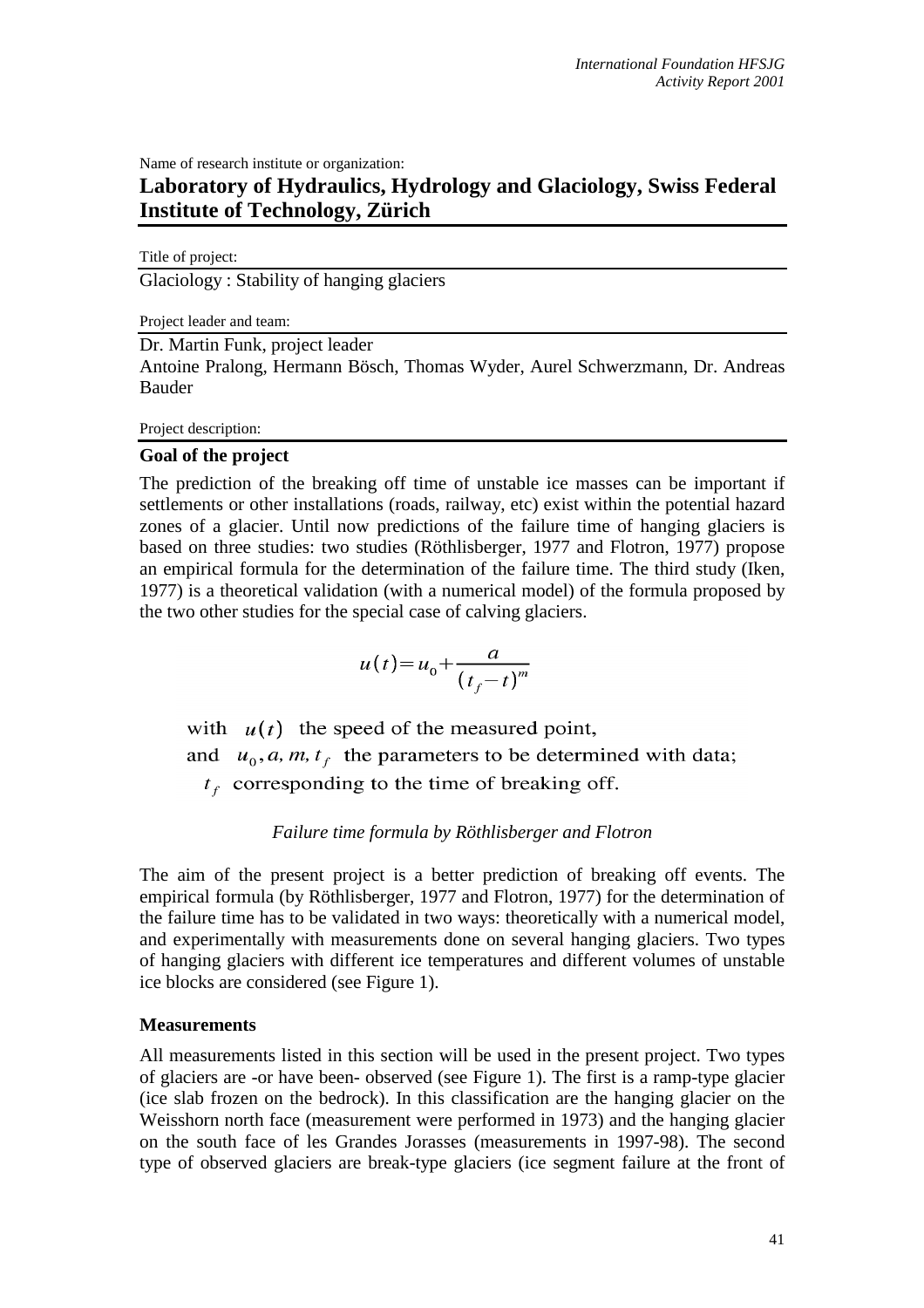the glacier). Among those are the hanging glacier of the Eiger west face (1990 and measurements in progress) and the Mönch south face glacier (in progress).

Temperature, ice thickness and velocity measurements have been performed on all glaciers mentioned above. Boreholes were drilled to determine the depth of the ice (radio echo sounding cannot be applied dire to the high density of cracks in such glaciers) and thermistors are installed into these holes to measure the ice temperature. The measurements are performed to determine the parameters for the numerical model computation aiming to simulate the movement of the glacier. The third measurement is the determination of the position in function of time of a finite number of points on the glacier. The points are marked with reflectors and the position measured with a theodolite-laser distometer. Acceleration curves are derived from these measurements.





*Figure 1 : The two principal types of hanging glaciers* 

*Figure 2 : Typical acceleration of ice mass before breaking off* 

This measurement has been performed on the Eiger glacier in 2001. The predicted failure time was on August  $22 +$  or  $-1$  day. Because of fracturation of the unstable ice mass, the first pieces of the unstable ice mass began to fall five days before the predicted time. The failure process continued over an entire week. This example illustrates the limitation of a forecast.